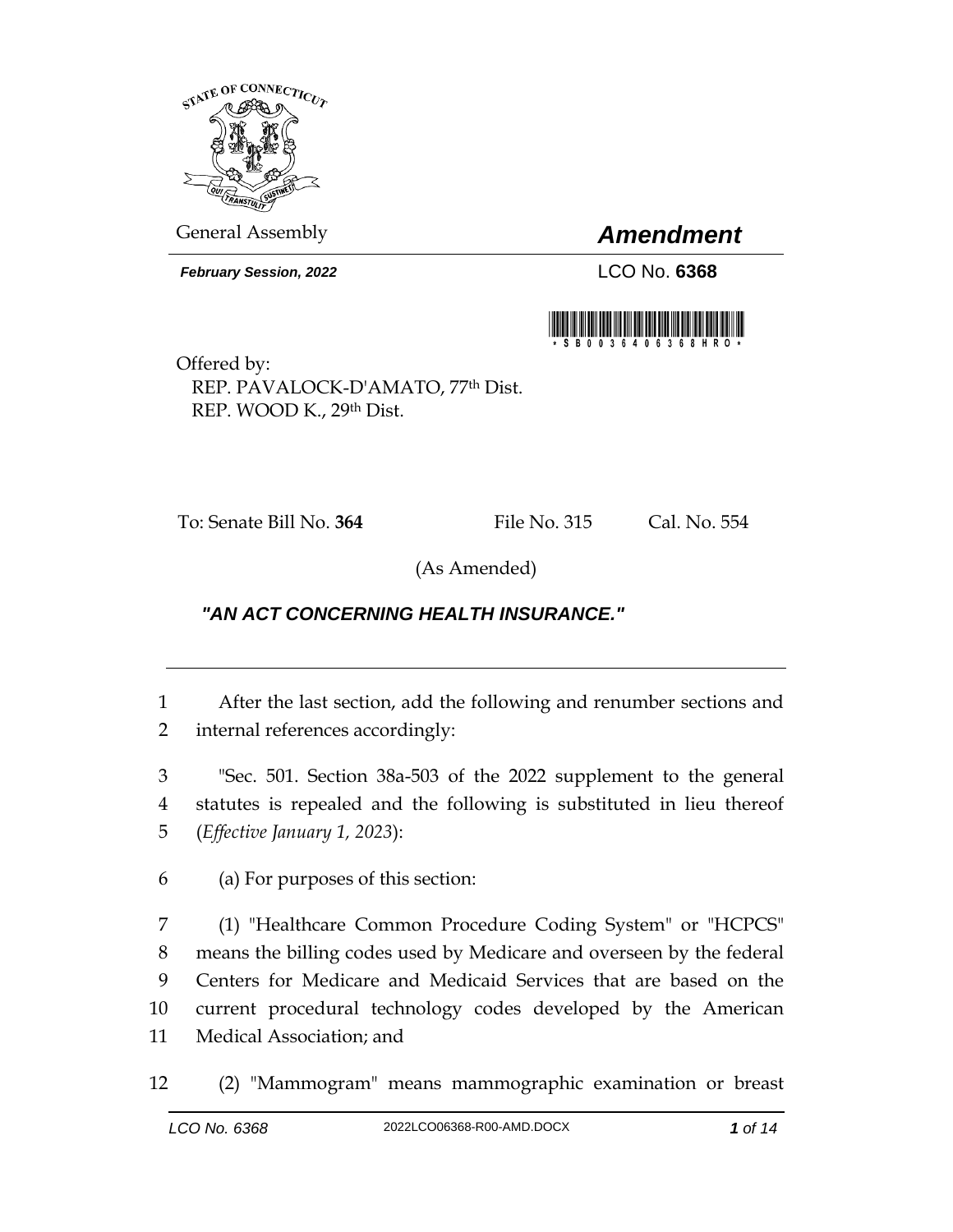| 13 | tomosynthesis, including, but not limited to, a procedure with a HCPCS                           |  |  |
|----|--------------------------------------------------------------------------------------------------|--|--|
| 14 | code of 77051, 77052, 77055, 77056, 77057, 77063, 77065, 77066, 77067,                           |  |  |
| 15 | G0202, G0204, G0206 or G0279, or any subsequent corresponding code.                              |  |  |
| 16 | (b) (1) Each individual health insurance policy providing coverage of                            |  |  |
| 17 | the type specified in subdivisions $(1)$ , $(2)$ , $(4)$ , $(10)$ , $(11)$ and $(12)$ of section |  |  |
| 18 | 38a-469 delivered, issued for delivery, renewed, amended or continued                            |  |  |
| 19 | in this state shall provide benefits for diagnostic and screening                                |  |  |
| 20 | mammograms [to any woman covered under the policy] for insureds                                  |  |  |
| 21 | that are at least equal to the following minimum requirements:                                   |  |  |
| 22 | (A) A baseline mammogram [, which may be provided by breast                                      |  |  |
| 23 | tomosynthesis at the option of the woman covered under the policy, or                            |  |  |
| 24 | [any woman] an insured who is: [thirty-five]                                                     |  |  |
| 25 | (i) Thirty-five to thirty-nine years of age, inclusive; [and] or                                 |  |  |
| 26 | (ii) Younger than thirty-five years of age if the insured is believed to                         |  |  |
| 27 | be at increased risk for breast cancer due to:                                                   |  |  |
| 28 | (I) A family history of breast cancer;                                                           |  |  |
| 29 | (II) Positive genetic testing for the harmful variant of breast cancer                           |  |  |
| 30 | gene one, breast cancer gene two or any other gene variant that                                  |  |  |
| 31 | materially increases the insured's risk for breast cancer;                                       |  |  |
| 32 | (III) Prior treatment for a childhood cancer if the course of treatment                          |  |  |
| 33 | for the childhood cancer included radiation therapy directed at the                              |  |  |
| 34 | chest; or                                                                                        |  |  |
| 35 | (IV) Other indications as determined by the insured's physician,                                 |  |  |
| 36 | advanced practice registered nurse, physician's assistant, certified nurse                       |  |  |
| 37 | midwife or other medical provider; and                                                           |  |  |
| 38 | (B) [a mammogram] Mammograms, which may be provided [by                                          |  |  |
| 39 | breast tomosynthesis at the option of the woman covered under the                                |  |  |
| 40 | policy, every year for [any woman] an insured who is: [forty]                                    |  |  |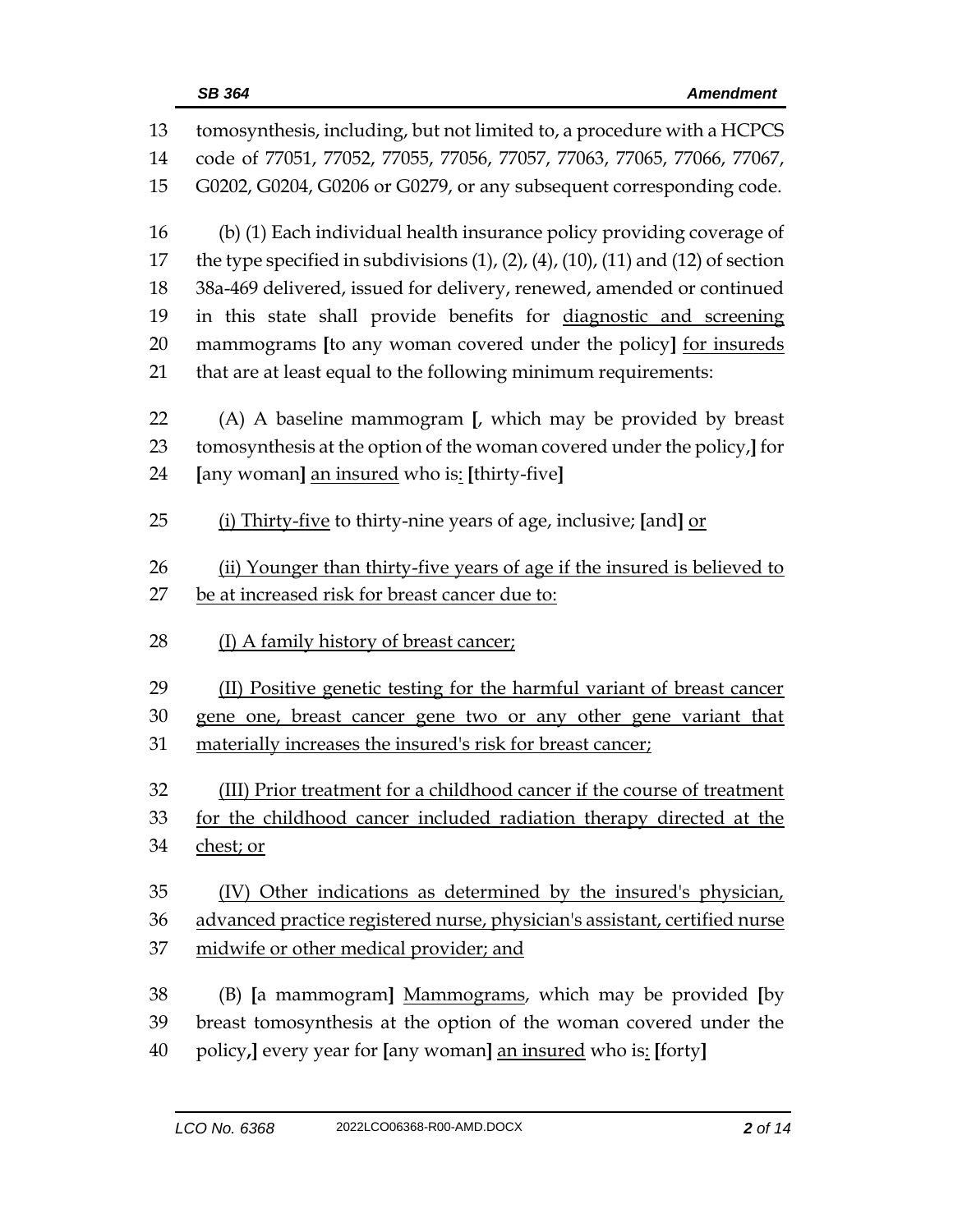|                | <b>SB 364</b><br><b>Amendment</b>                                                                                                                           |  |  |
|----------------|-------------------------------------------------------------------------------------------------------------------------------------------------------------|--|--|
| 41             | (i) Forty years of age or older; [.] or                                                                                                                     |  |  |
| 42             | (ii) Younger than forty years of age if the insured is believed to be at                                                                                    |  |  |
| 43             | increased risk for breast cancer due to:                                                                                                                    |  |  |
| 44             | (I) A family history, or prior personal history, of breast cancer;                                                                                          |  |  |
| 45             | (II) Positive genetic testing for the harmful variant of breast cancer                                                                                      |  |  |
| 46             | gene one, breast cancer gene two or any other gene that materially                                                                                          |  |  |
| 47             | increases the insured's risk for breast cancer;                                                                                                             |  |  |
| 48<br>49<br>50 | (III) Prior treatment for a childhood cancer if the course of treatment<br>for the childhood cancer included radiation therapy directed at the<br>chest; or |  |  |
| 51             | (IV) Other indications as determined by the insured's physician,                                                                                            |  |  |
| 52             | advanced practice registered nurse, physician's assistant, certified nurse                                                                                  |  |  |
| 53             | midwife or other medical provider.                                                                                                                          |  |  |
| 54             | (2) Such policy shall provide additional benefits for:                                                                                                      |  |  |
| 55             | (A) Comprehensive [ultrasound screening] diagnostic and screening                                                                                           |  |  |
| 56             | ultrasounds of an entire breast or breasts if:                                                                                                              |  |  |
| 57<br>58       | (i) A mammogram demonstrates heterogeneous or dense breast<br>tissue based on the Breast Imaging Reporting and Data System                                  |  |  |
| 59             | established by the American College of Radiology; or                                                                                                        |  |  |
| 60             | (ii) [a woman] An insured is believed to be at increased risk for breast                                                                                    |  |  |
| 61             | cancer due to:                                                                                                                                              |  |  |
| 62             | (I) $\underline{A}$ family history or prior personal history of breast cancer; [,]                                                                          |  |  |
| 63             | (II) [positive] Positive genetic testing [, or (III) other] for the harmful                                                                                 |  |  |
| 64             | variant of breast cancer gene one, breast cancer gene two or any other                                                                                      |  |  |
| 65             | gene that materially increases the insured's risk for breast cancer;                                                                                        |  |  |
| 66             | (III) Prior treatment for a childhood cancer if the course of treatment                                                                                     |  |  |
| 67             | for the childhood cancer included radiation therapy directed at the                                                                                         |  |  |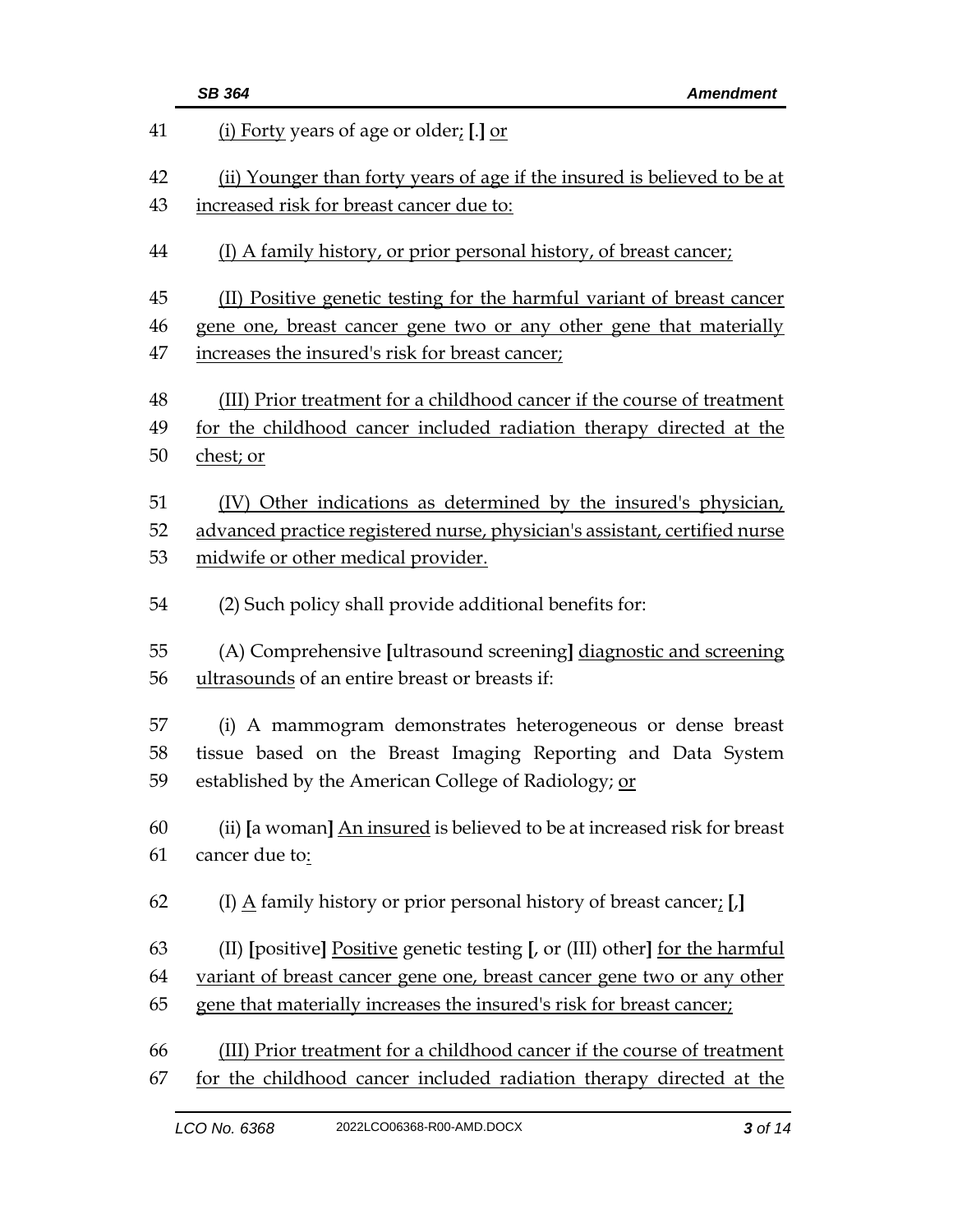| 68       | chest; or                                                                                                                                      |  |  |
|----------|------------------------------------------------------------------------------------------------------------------------------------------------|--|--|
| 69<br>70 | (IV) Other indications as determined by [a woman's] the insured's<br>physician, [physician assistant or advanced practice registered nurse; or |  |  |
| 71       | (iii) such screening is recommended by a woman's treating physician for                                                                        |  |  |
| 72       | a woman who (I) is forty years of age or older, (II) has a family history                                                                      |  |  |
| 73       | or prior personal history of breast cancer, or (III) has a prior personal                                                                      |  |  |
| 74       | history of breast disease diagnosed through biopsy as benign; and]                                                                             |  |  |
| 75       | advanced practice registered nurse, physician's assistant, certified nurse                                                                     |  |  |
| 76       | midwife or other medical provider;                                                                                                             |  |  |
| 77       | (B) [Magnetic] Diagnostic and screening magnetic resonance imaging                                                                             |  |  |
| 78       | of an entire breast or breasts: [in]                                                                                                           |  |  |
| 79       | (i) In accordance with guidelines established by the American Cancer                                                                           |  |  |
| 80       | Society [.] for an insured who is thirty-five years of age or older; or                                                                        |  |  |
| 81       | (ii) If an insured is younger than thirty-five years of age and believed                                                                       |  |  |
| 82       | to be at increased risk for breast cancer due to:                                                                                              |  |  |
| 83       | (I) A family history, or prior personal history, of breast cancer;                                                                             |  |  |
| 84       | (II) Positive genetic testing for the harmful variant of breast cancer                                                                         |  |  |
| 85       | gene one, breast cancer gene two or any other gene that materially                                                                             |  |  |
| 86       | increases the insured's risk for breast cancer;                                                                                                |  |  |
| 87       | (III) Prior treatment for a childhood cancer if the course of treatment                                                                        |  |  |
| 88       | for the childhood cancer included radiation therapy directed at the                                                                            |  |  |
| 89       | chest; or                                                                                                                                      |  |  |
| 90       | (IV) Other indications as determined by the insured's physician,                                                                               |  |  |
| 91       | advanced practice registered nurse, physician's assistant, certified nurse                                                                     |  |  |
| 92       | midwife or other medical provider;                                                                                                             |  |  |
| 93       | (C) Breast biopsies;                                                                                                                           |  |  |
| 94       | (D) Prophylactic mastectomies for an insured who is believed to be at                                                                          |  |  |
| 95       | increased risk for breast cancer due to positive genetic testing for the                                                                       |  |  |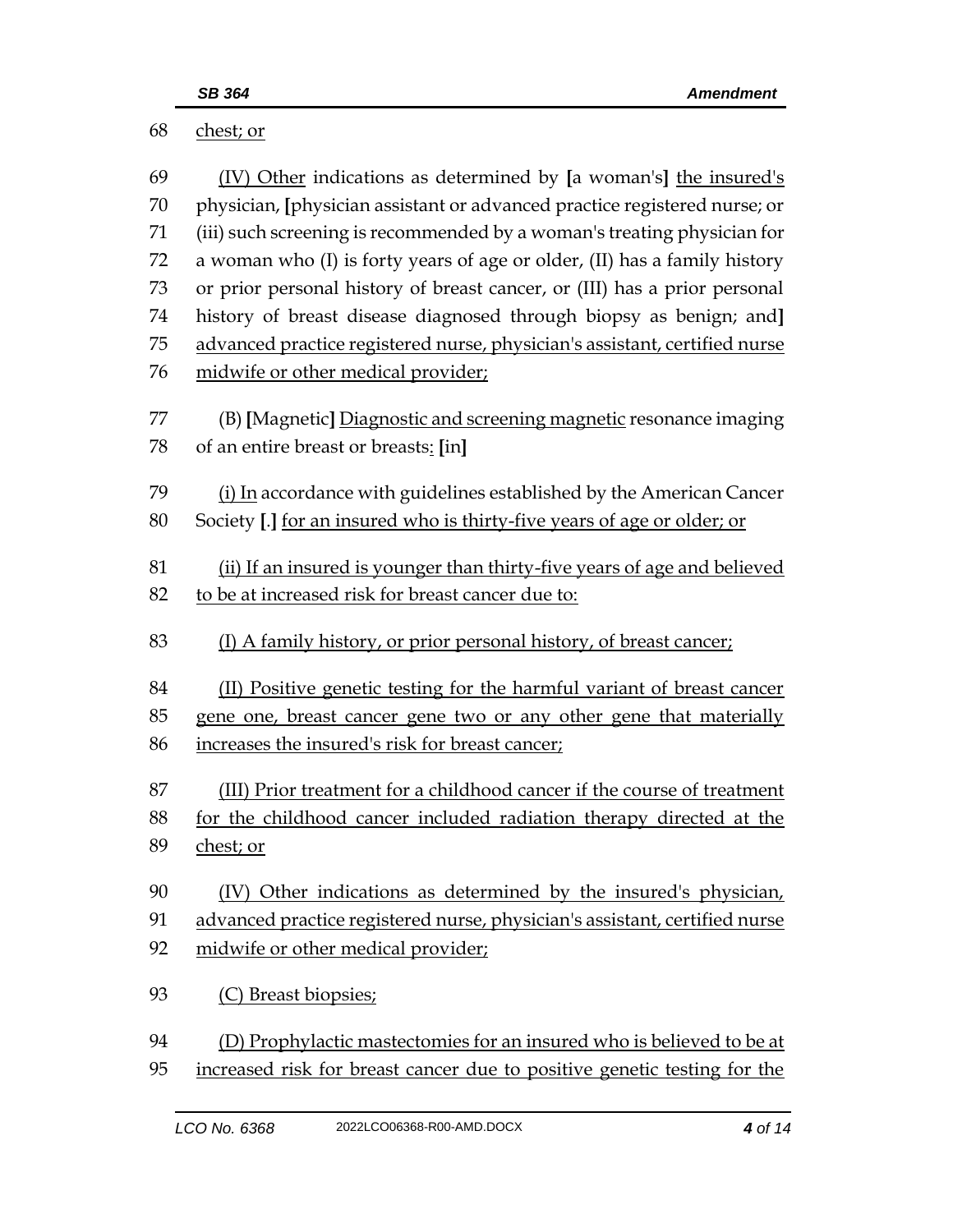|                                                                    | <b>SB 364</b><br><b>Amendment</b>                                                                                                                                                                                                                                                                                                                                                                                                                                                                                                                                                                                                                                                                                                                    |  |
|--------------------------------------------------------------------|------------------------------------------------------------------------------------------------------------------------------------------------------------------------------------------------------------------------------------------------------------------------------------------------------------------------------------------------------------------------------------------------------------------------------------------------------------------------------------------------------------------------------------------------------------------------------------------------------------------------------------------------------------------------------------------------------------------------------------------------------|--|
| 96                                                                 | harmful variant of breast cancer gene one, breast cancer gene two or any                                                                                                                                                                                                                                                                                                                                                                                                                                                                                                                                                                                                                                                                             |  |
| 97                                                                 | other gene that materially increases the insured's risk for breast cancer;                                                                                                                                                                                                                                                                                                                                                                                                                                                                                                                                                                                                                                                                           |  |
| 98                                                                 | and                                                                                                                                                                                                                                                                                                                                                                                                                                                                                                                                                                                                                                                                                                                                                  |  |
| 99                                                                 | (E) Breast reconstructive surgery for an insured who has undergone:                                                                                                                                                                                                                                                                                                                                                                                                                                                                                                                                                                                                                                                                                  |  |
| 100                                                                | (i) A prophylactic mastectomy; or                                                                                                                                                                                                                                                                                                                                                                                                                                                                                                                                                                                                                                                                                                                    |  |
| 101                                                                | (ii) A mastectomy as part of the insured's course of treatment for                                                                                                                                                                                                                                                                                                                                                                                                                                                                                                                                                                                                                                                                                   |  |
| 102                                                                | breast cancer.                                                                                                                                                                                                                                                                                                                                                                                                                                                                                                                                                                                                                                                                                                                                       |  |
| 103<br>104<br>105<br>106<br>107<br>108<br>109<br>110<br>111<br>112 | (c) Benefits under this section shall be subject to any policy provisions<br>that apply to other services covered by such policy, except that no such<br>policy shall impose a coinsurance, copayment, deductible or other out-<br>of-pocket expense for such benefits. The provisions of this subsection<br>shall apply to a high deductible health plan, as that term is used in<br>subsection (f) of section 38a-493, to the maximum extent permitted by<br>federal law, except if such plan is used to establish a medical savings<br>account or an Archer MSA pursuant to Section 220 of the Internal<br>Revenue Code of 1986 or any subsequent corresponding internal<br>revenue code of the United States, as amended from time to time, or a |  |
| 113                                                                |                                                                                                                                                                                                                                                                                                                                                                                                                                                                                                                                                                                                                                                                                                                                                      |  |
| 114                                                                | health savings account pursuant to Section 223 of said Internal Revenue                                                                                                                                                                                                                                                                                                                                                                                                                                                                                                                                                                                                                                                                              |  |
| 115                                                                | Code, as amended from time to time, the provisions of this subsection<br>shall apply to such plan to the maximum extent that (1) is permitted by                                                                                                                                                                                                                                                                                                                                                                                                                                                                                                                                                                                                     |  |
| 116                                                                | federal law, and (2) does not disqualify such account for the deduction                                                                                                                                                                                                                                                                                                                                                                                                                                                                                                                                                                                                                                                                              |  |
| 117                                                                | allowed under said Section 220 or 223, as applicable.                                                                                                                                                                                                                                                                                                                                                                                                                                                                                                                                                                                                                                                                                                |  |
|                                                                    |                                                                                                                                                                                                                                                                                                                                                                                                                                                                                                                                                                                                                                                                                                                                                      |  |

 (d) Each mammography report provided to **[**a patient**]** an insured shall include information about breast density, based on the Breast Imaging Reporting and Data System established by the American College of Radiology. Where applicable, such report shall include the following notice: "If your mammogram demonstrates that you have dense breast tissue, which could hide small abnormalities, you might benefit from supplementary screening tests, which can include a breast ultrasound screening or a breast MRI examination, or both, depending on your individual risk factors. A report of your mammography results, which contains information about your breast density, has been sent to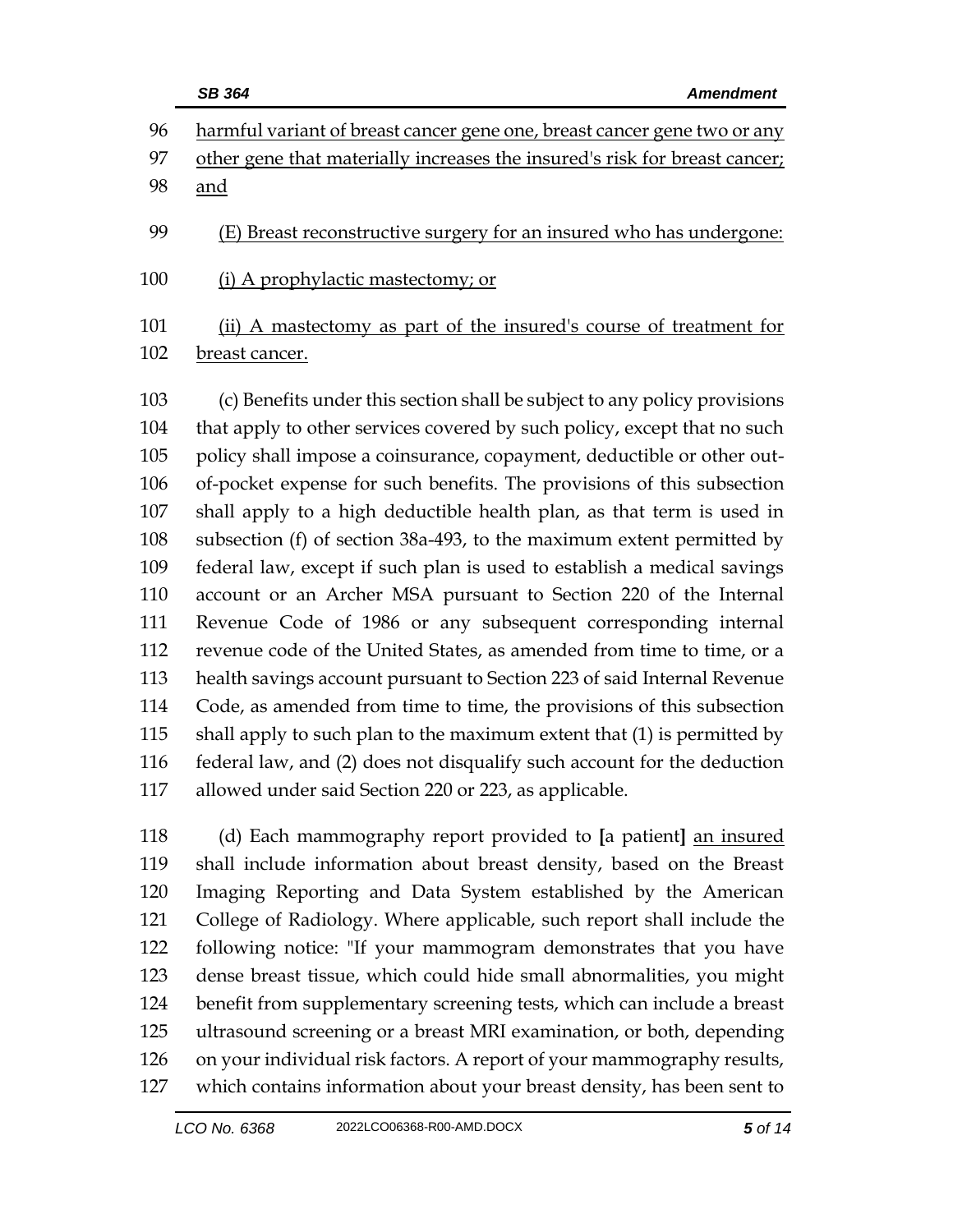your physician's, physician assistant's or advanced practice registered nurse's office and you should contact your physician, physician assistant or advanced practice registered nurse if you have any questions or concerns about this report.".

 Sec. 502. Section 38a-530 of the 2022 supplement to the general statutes is repealed and the following is substituted in lieu thereof (*Effective January 1, 2023*):

(a) For purposes of this section:

 (1) "Healthcare Common Procedure Coding System" or "HCPCS" means the billing codes used by Medicare and overseen by the federal Centers for Medicare and Medicaid Services that are based on the current procedural technology codes developed by the American Medical Association; and

 (2) "Mammogram" means mammographic examination or breast tomosynthesis, including, but not limited to, a procedure with a HCPCS code of 77051, 77052, 77055, 77056, 77057, 77063, 77065, 77066, 77067, G0202, G0204, G0206 or G0279, or any subsequent corresponding code.

 (b) (1) Each group health insurance policy providing coverage of the type specified in subdivisions (1), (2), (4), (11) and (12) of section 38a-469 delivered, issued for delivery, renewed, amended or continued in this state shall provide benefits for diagnostic and screening mammograms **[**to any woman covered under the policy**]** for insureds that are at least equal to the following minimum requirements:

 (A) A baseline mammogram **[**, which may be provided by breast tomosynthesis at the option of the woman covered under the policy,**]** for **[**any woman**]** an insured who is: **[**thirty-five**]**

(i) Thirty-five to thirty-nine years of age, inclusive; **[**and**]** or

 (ii) Younger than thirty-five years of age if the insured is believed to be at increased risk for breast cancer due to: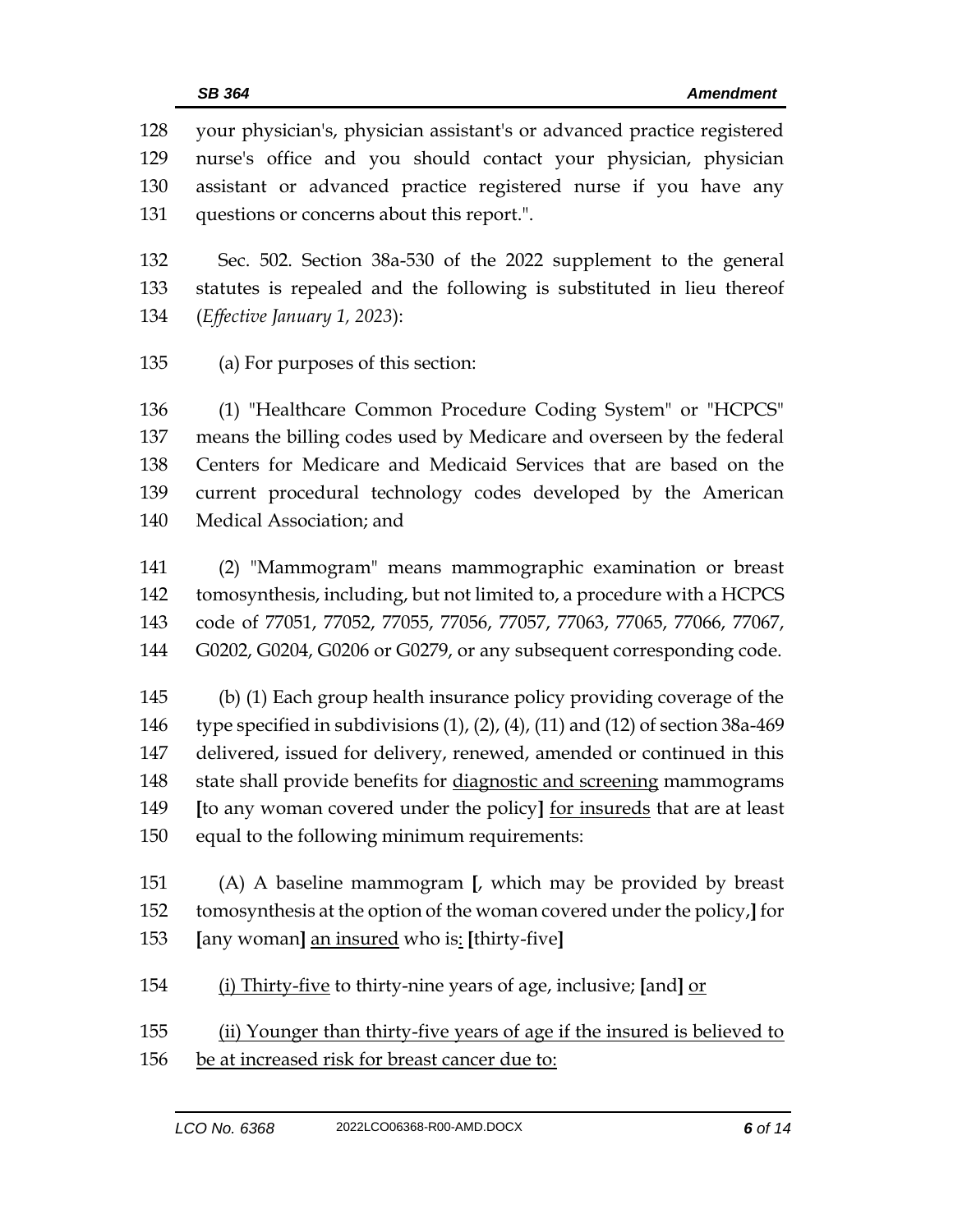|     | <b>SB 364</b><br><b>Amendment</b>                                          |  |  |
|-----|----------------------------------------------------------------------------|--|--|
| 157 | (I) A family history of breast cancer;                                     |  |  |
| 158 | (II) Positive genetic testing for the harmful variant of breast cancer     |  |  |
| 159 | gene one, breast cancer gene two or any other gene variant that            |  |  |
| 160 | materially increases the insured's risk for breast cancer;                 |  |  |
| 161 | (III) Prior treatment for a childhood cancer if the course of treatment    |  |  |
| 162 | for the childhood cancer included radiation therapy directed at the        |  |  |
| 163 | chest; or                                                                  |  |  |
| 164 | (IV) Other indications as determined by the insured's physician,           |  |  |
| 165 | advanced practice registered nurse, physician's assistant, certified nurse |  |  |
| 166 | midwife or other medical provider; and                                     |  |  |
| 167 | (B) [a mammogram, which may be provided by breast tomosynthesis            |  |  |
| 168 | at the option of the woman covered under the policy,] Mammograms           |  |  |
| 169 | every year for [any woman] an insured who is: [forty]                      |  |  |
| 170 | (i) Forty years of age or older; [.] or                                    |  |  |
| 171 | (ii) Younger than forty years of age if the insured is believed to be at   |  |  |
| 172 | increased risk for breast cancer due to:                                   |  |  |
| 173 | (I) A family history, or prior personal history, of breast cancer;         |  |  |
| 174 | (II) Positive genetic testing for the harmful variant of breast cancer     |  |  |
| 175 | gene one, breast cancer gene two or any other gene that materially         |  |  |
| 176 | increases the insured's risk for breast cancer;                            |  |  |
| 177 | (III) Prior treatment for a childhood cancer if the course of treatment    |  |  |
| 178 | for the childhood cancer included radiation therapy directed at the        |  |  |
| 179 | chest; or                                                                  |  |  |
| 180 | (IV) Other indications as determined by the insured's physician,           |  |  |
| 181 | advanced practice registered nurse, physician's assistant, certified nurse |  |  |
| 182 | midwife or other medical provider.                                         |  |  |
|     |                                                                            |  |  |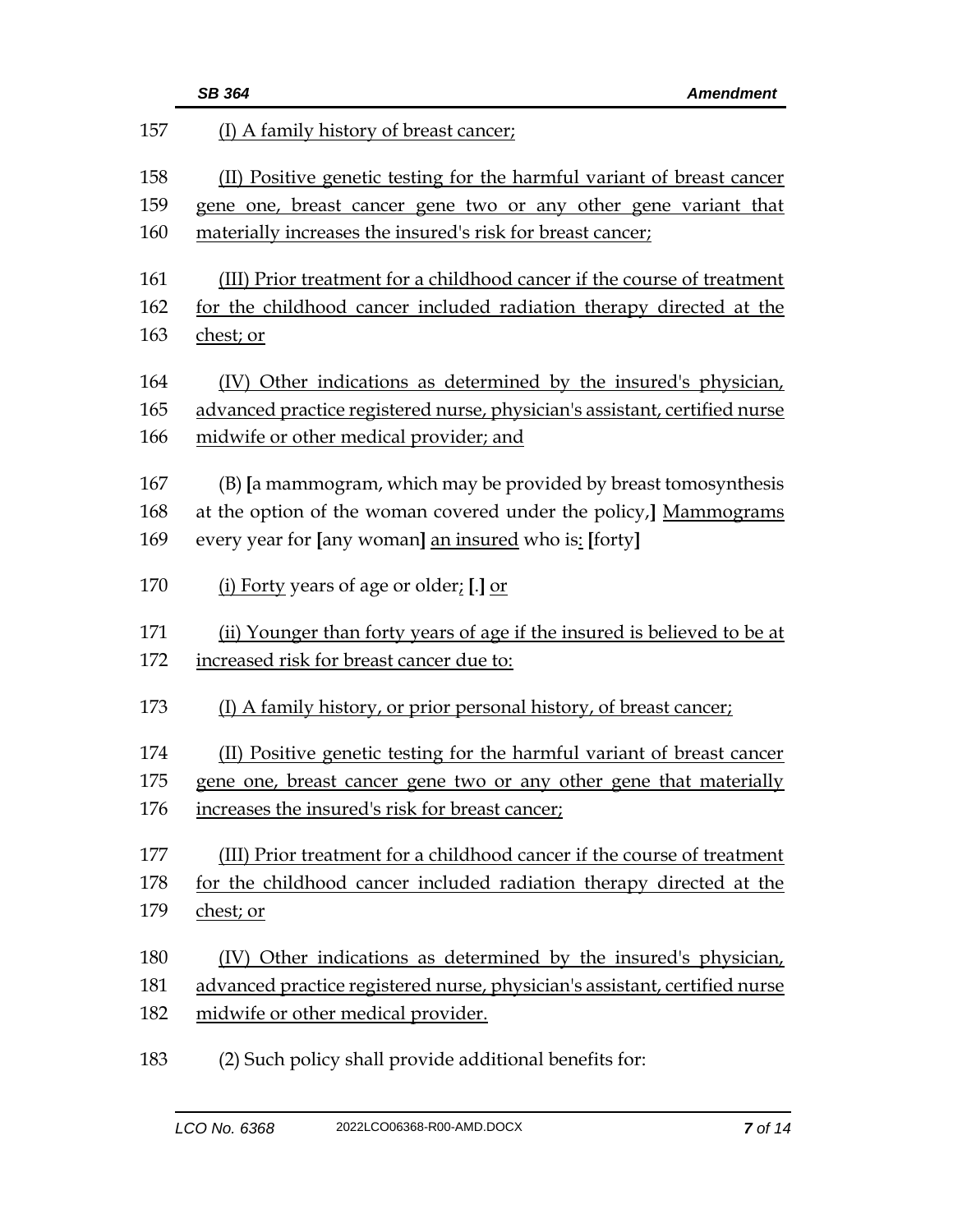|            | SB 364<br><b>Amendment</b>                                                                                          |  |  |
|------------|---------------------------------------------------------------------------------------------------------------------|--|--|
| 184<br>185 | (A) Comprehensive [ultrasound screening] diagnostic and screening<br>ultrasounds of an entire breast or breasts if: |  |  |
|            |                                                                                                                     |  |  |
| 186        | (i) A mammogram demonstrates heterogeneous or dense breast                                                          |  |  |
| 187        | tissue based on the Breast Imaging Reporting and Data System                                                        |  |  |
| 188        | established by the American College of Radiology; or                                                                |  |  |
| 189        | (ii) [a woman] An insured is believed to be at increased risk for breast                                            |  |  |
| 190        | cancer due to:                                                                                                      |  |  |
| 191        | (I) $\underline{A}$ family history or prior personal history of breast cancer, [,]                                  |  |  |
| 192        | (II) [positive] Positive genetic testing [, or (III) other] for the harmful                                         |  |  |
| 193        | variant of breast cancer gene one, breast cancer gene two or any other                                              |  |  |
| 194        | gene that materially increases the insured's risk for breast cancer;                                                |  |  |
| 195        | (III) Prior treatment for a childhood cancer if the course of treatment                                             |  |  |
| 196        | for the childhood cancer included radiation therapy directed at the                                                 |  |  |
| 197        | chest; or                                                                                                           |  |  |
| 198        | (IV) Other indications as determined by [a woman's] the insured's                                                   |  |  |
| 199        | physician, [physician assistant or advanced practice registered nurse; or                                           |  |  |
| 200        | (iii) such screening is recommended by a woman's treating physician for                                             |  |  |
| 201        | a woman who (I) is forty years of age or older, (II) has a family history                                           |  |  |
| 202        | or prior personal history of breast cancer, or (III) has a prior personal                                           |  |  |
| 203        | history of breast disease diagnosed through biopsy as benign; and]                                                  |  |  |
| 204        | advanced practice registered nurse, physician's assistant, certified nurse                                          |  |  |
| 205        | midwife or other medical provider;                                                                                  |  |  |
| 206        | (B) [Magnetic] Diagnostic and screening magnetic resonance imaging                                                  |  |  |
| 207        | of an entire breast or breasts: [in]                                                                                |  |  |
|            |                                                                                                                     |  |  |
| 208        | (i) In accordance with guidelines established by the American Cancer                                                |  |  |
| 209        | Society [.] for an insured who is thirty-five years of age or older; or                                             |  |  |
| 210        | (ii) If an insured is younger than thirty-five years of age and believed                                            |  |  |
| 211        | to be at increased risk for breast cancer due to:                                                                   |  |  |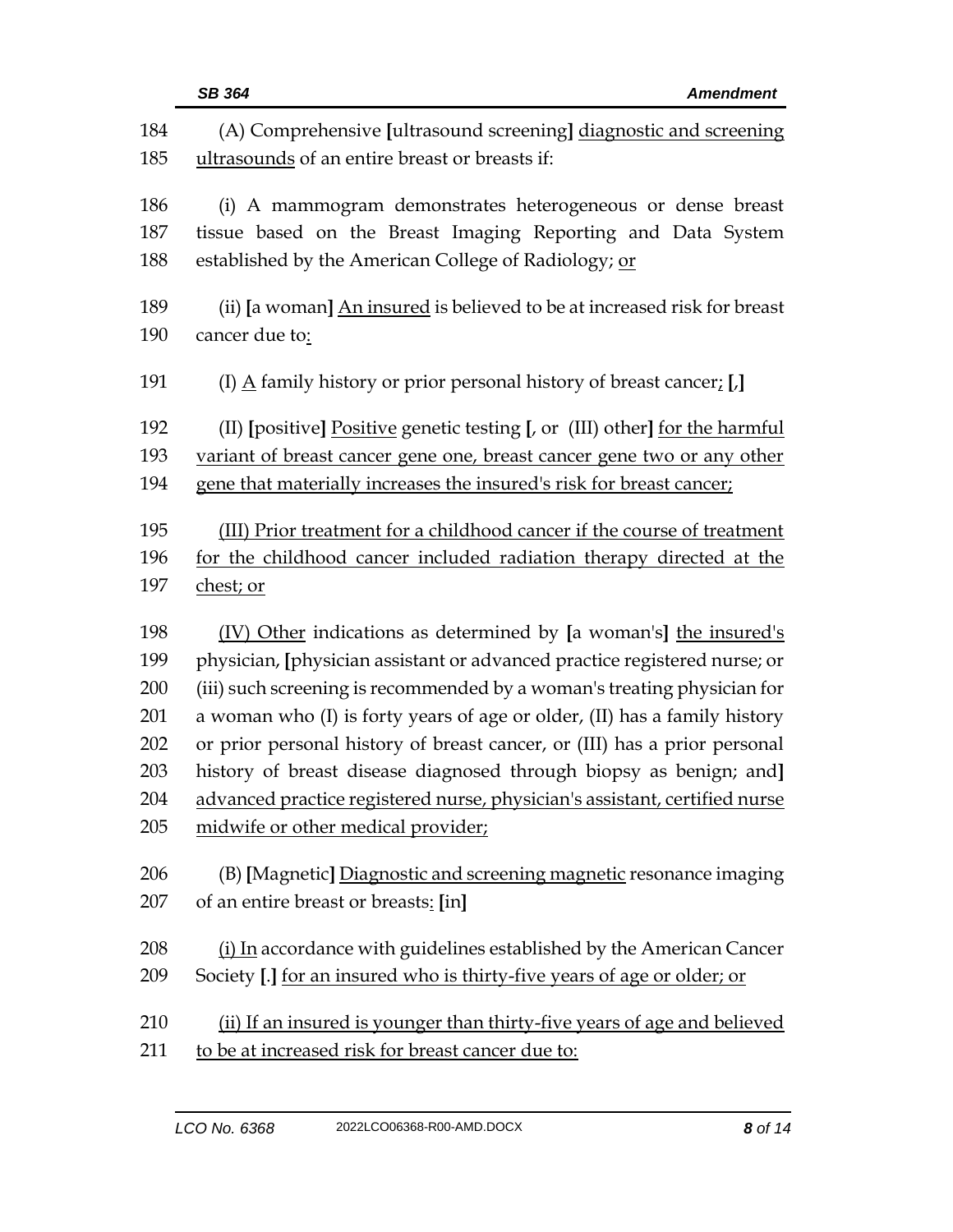|     | <b>SB 364</b><br><b>Amendment</b>                                          |  |  |
|-----|----------------------------------------------------------------------------|--|--|
| 212 | (I) A family history, or prior personal history, of breast cancer;         |  |  |
| 213 | (II) Positive genetic testing for the harmful variant of breast cancer     |  |  |
| 214 | gene one, breast cancer gene two or any other gene that materially         |  |  |
| 215 | increases the insured's risk for breast cancer;                            |  |  |
| 216 | (III) Prior treatment for a childhood cancer if the course of treatment    |  |  |
| 217 | for the childhood cancer included radiation therapy directed at the        |  |  |
| 218 | chest; or                                                                  |  |  |
| 219 | (IV) Other indications as determined by the insured's physician,           |  |  |
| 220 | advanced practice registered nurse, physician's assistant, certified nurse |  |  |
| 221 | midwife or other medical provider;                                         |  |  |
| 222 | (C) Breast biopsies;                                                       |  |  |
| 223 | (D) Prophylactic mastectomies for an insured who is believed to be at      |  |  |
| 224 | increased risk for breast cancer due to positive genetic testing for the   |  |  |
| 225 | harmful variant of breast cancer gene one, breast cancer gene two or any   |  |  |
| 226 | other gene that materially increases the insured's risk for breast cancer; |  |  |
| 227 | and                                                                        |  |  |
| 228 | (E) Breast reconstructive surgery for an insured who has undergone:        |  |  |
| 229 | (i) A prophylactic mastectomy; or                                          |  |  |
| 230 | (ii) A mastectomy as part of the insured's course of treatment for         |  |  |
| 231 | breast cancer.                                                             |  |  |
| 232 | (c) Benefits under this section shall be subject to any policy provisions  |  |  |
| 233 | that apply to other services covered by such policy, except that no such   |  |  |
| 234 | policy shall impose a coinsurance, copayment, deductible or other out-     |  |  |
| 235 | of-pocket expense for such benefits. The provisions of this subsection     |  |  |
| 236 | shall apply to a high deductible health plan, as that term is used in      |  |  |
| 237 | subsection (f) of section 38a-520, to the maximum extent permitted by      |  |  |
| 238 | federal law, except if such plan is used to establish a medical savings    |  |  |
| 239 | account or an Archer MSA pursuant to Section 220 of the Internal           |  |  |
| 240 | Revenue Code of 1986 or any subsequent corresponding internal              |  |  |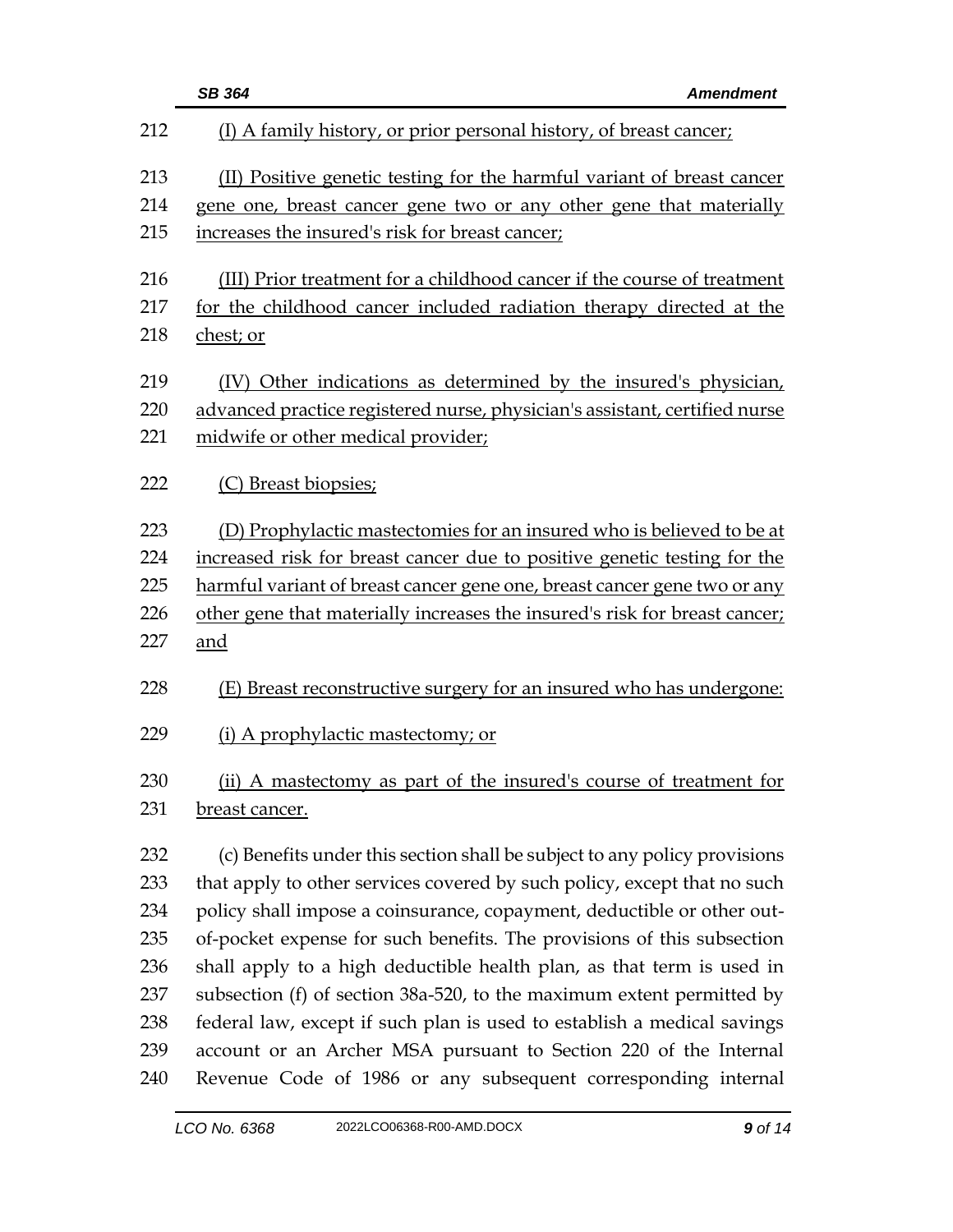revenue code of the United States, as amended from time to time, or a health savings account pursuant to Section 223 of said Internal Revenue Code, as amended from time to time, the provisions of this subsection 244 shall apply to such plan to the maximum extent that (1) is permitted by federal law, and (2) does not disqualify such account for the deduction allowed under said Section 220 or 223, as applicable.

 (d) Each mammography report provided to **[**a patient**]** an insured shall include information about breast density, based on the Breast Imaging Reporting and Data System established by the American College of Radiology. Where applicable, such report shall include the following notice: "If your mammogram demonstrates that you have dense breast tissue, which could hide small abnormalities, you might benefit from supplementary screening tests, which can include a breast ultrasound screening or a breast MRI examination, or both, depending on your individual risk factors. A report of your mammography results, which contains information about your breast density, has been sent to your physician's, physician assistant's or advanced practice registered nurse's office and you should contact your physician, physician assistant or advanced practice registered nurse if you have any questions or concerns about this report.".

- Sec. 503. (NEW) (*Effective January 1, 2023*) (a) For purposes of this section:
- (1) "At risk for ovarian cancer" means:
- (A) Having a family history:

 (i) With one or more first degree blood relatives, including a parent, sibling or child, or one or more second degree blood relatives, including an aunt, uncle, grandparent, grandchild, niece, nephew, half-brother or half-sister with ovarian or breast cancer; or

- (ii) Of nonpolyposis colorectal cancer; or
- (B) Positive genetic testing for the harmful variant of breast cancer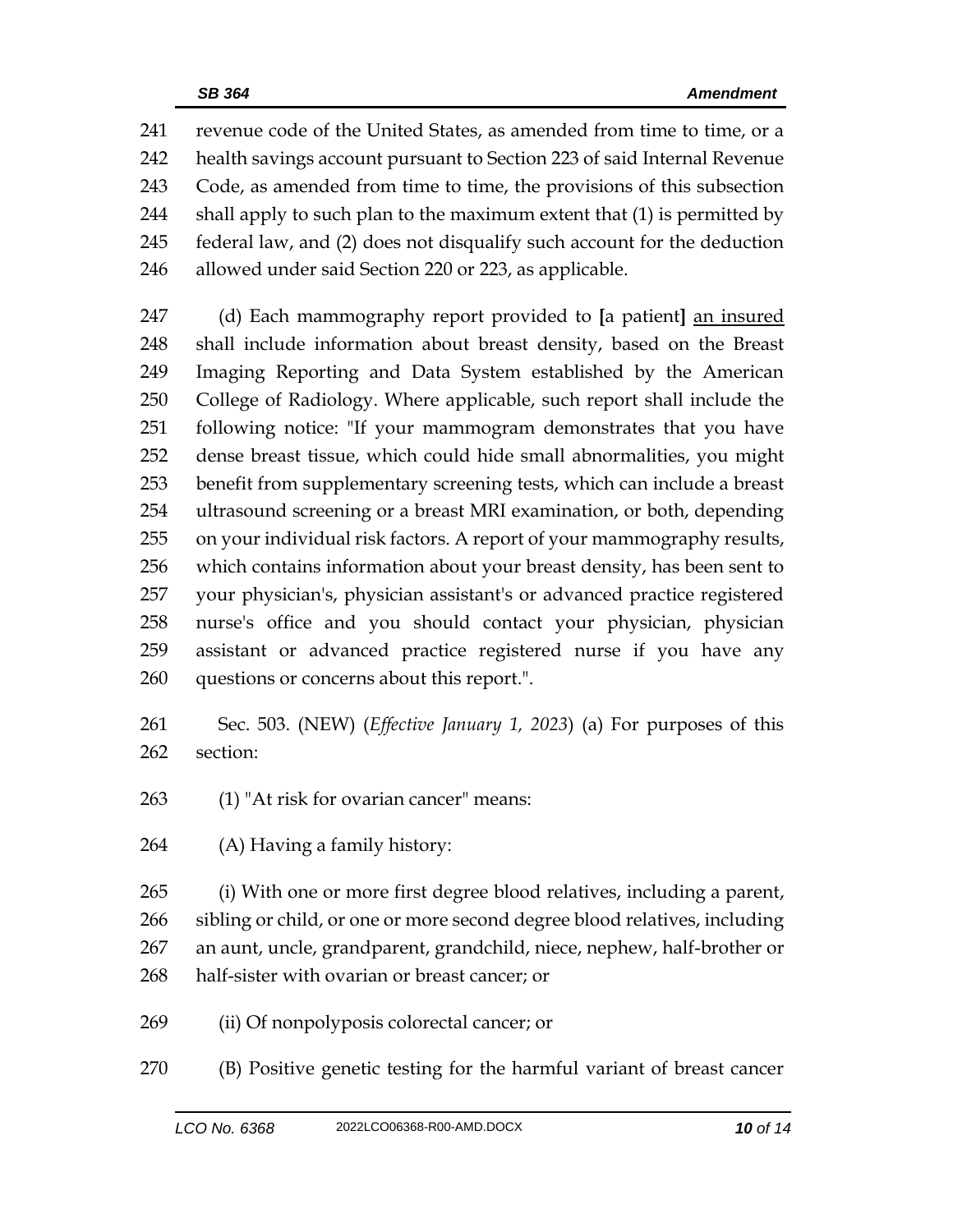| 271<br>272<br>273 | gene one, breast cancer gene two or any other gene variant that<br>materially increases the insured's risk for breast cancer, ovarian cancer<br>or any other gynecological cancers. |  |  |
|-------------------|-------------------------------------------------------------------------------------------------------------------------------------------------------------------------------------|--|--|
| 274<br>275        | (2) "Surveillance tests for ovarian cancer" means annual screening<br>using:                                                                                                        |  |  |
| 276               | (A) CA-125 serum tumor marker testing;                                                                                                                                              |  |  |
| 277               | (B) Transvaginal ultrasound;                                                                                                                                                        |  |  |
| 278               | (C) Pelvic examination; or                                                                                                                                                          |  |  |
| 279               | (D) Other ovarian cancer screening tests currently being evaluated by                                                                                                               |  |  |
| 280               | the United States Food and Drug Administration or by the National                                                                                                                   |  |  |
| 281               | Cancer Institute.                                                                                                                                                                   |  |  |
| 282               | (b) Each individual health insurance policy providing coverage of the                                                                                                               |  |  |
| 283               | type specified in subdivisions $(1)$ , $(2)$ , $(4)$ , $(10)$ , $(11)$ and $(12)$ of section                                                                                        |  |  |
| 284               | 38a-469 of the general statutes delivered, issued for delivery, renewed,                                                                                                            |  |  |
| 285               | amended or continued in this state shall provide benefits for:                                                                                                                      |  |  |
| 286               | (1) Genetic testing for insureds having a family history of breast or                                                                                                               |  |  |
| 287               | ovarian cancer;                                                                                                                                                                     |  |  |
| 288               | (2) Routine screening procedures for ovarian cancer and the office or                                                                                                               |  |  |
| 289               | facility visit for such screening, including surveillance tests for ovarian                                                                                                         |  |  |
| 290               | cancer for insureds who are at risk for ovarian cancer, when ordered or                                                                                                             |  |  |
| 291               | provided by a physician in accordance with the standard practice of                                                                                                                 |  |  |
| 292               | medicine;                                                                                                                                                                           |  |  |
| 293               | (3) CA-125 monitoring of ovarian cancer subsequent to treatment;                                                                                                                    |  |  |
| 294               | and                                                                                                                                                                                 |  |  |
| 295               | (4) Genetic testing of the breast cancer gene one, breast cancer gene                                                                                                               |  |  |
| 296               | two, any other gene variant that materially increases the insured's risk                                                                                                            |  |  |
| 297               | for breast and ovarian cancer or any other gynecological cancer to detect                                                                                                           |  |  |
| 298               | an increased risk for breast and ovarian cancer when recommended by                                                                                                                 |  |  |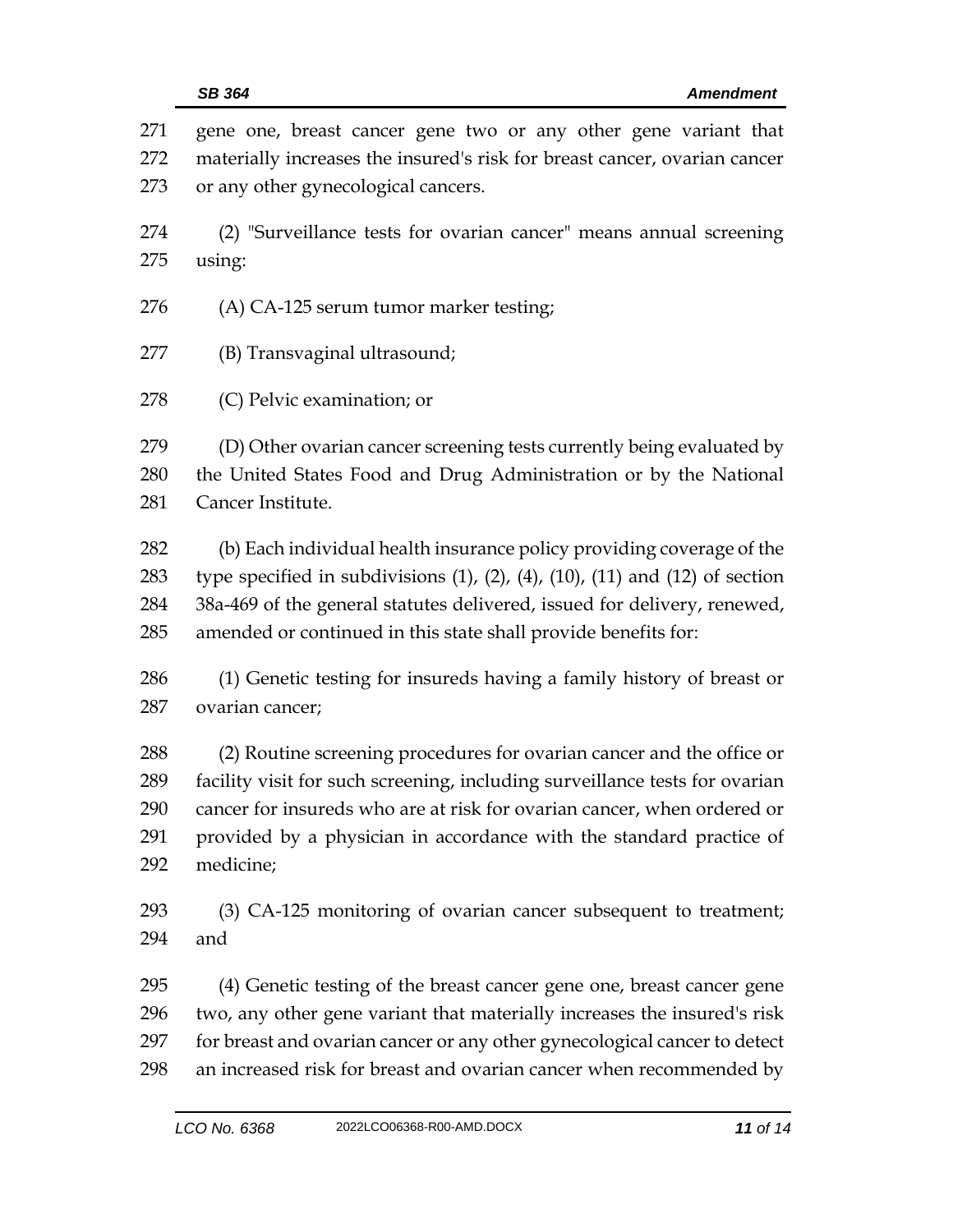a health care provider in accordance with the United States Preventive Services Task Force recommendations for testing.

 (c) Benefits under this section shall be subject to any policy provisions that apply to other services covered by such policy, except that no such policy shall impose a coinsurance, copayment, deductible or other out- of-pocket expense for such benefits. The provisions of this subsection shall apply to a high deductible health plan, as that term is used in subsection (f) of section 38a-520 of the general statutes, to the maximum extent permitted by federal law, except if such plan is used to establish a medical savings account or an Archer MSA pursuant to Section 220 of the Internal Revenue Code of 1986 or any subsequent corresponding internal revenue code of the United States, as amended from time to time, or a health savings account pursuant to Section 223 of said Internal Revenue Code, as amended from time to time, the provisions of this subsection shall apply to such plan to the maximum extent that (1) is permitted by federal law, and (2) does not disqualify such account for the deduction allowed under said Section 220 or 223, as applicable.

 Sec. 504. (NEW) (*Effective January 1, 2023*) (a) For purposes of this section:

(1) "At risk for ovarian cancer" means:

(A) Having a family history:

 (i) With one or more first degree blood relatives, including a parent, sibling or child, or one or more second degree blood relatives, including an aunt, uncle, grandparent, grandchild, niece, nephew, half-brother or half-sister with ovarian or breast cancer; or

(ii) Of nonpolyposis colorectal cancer; or

 (B) Positive genetic testing for the harmful variant of breast cancer gene one, breast cancer gene two or any other gene variant that materially increases the insured's risk for breast cancer, ovarian cancer or any other gynecological cancers.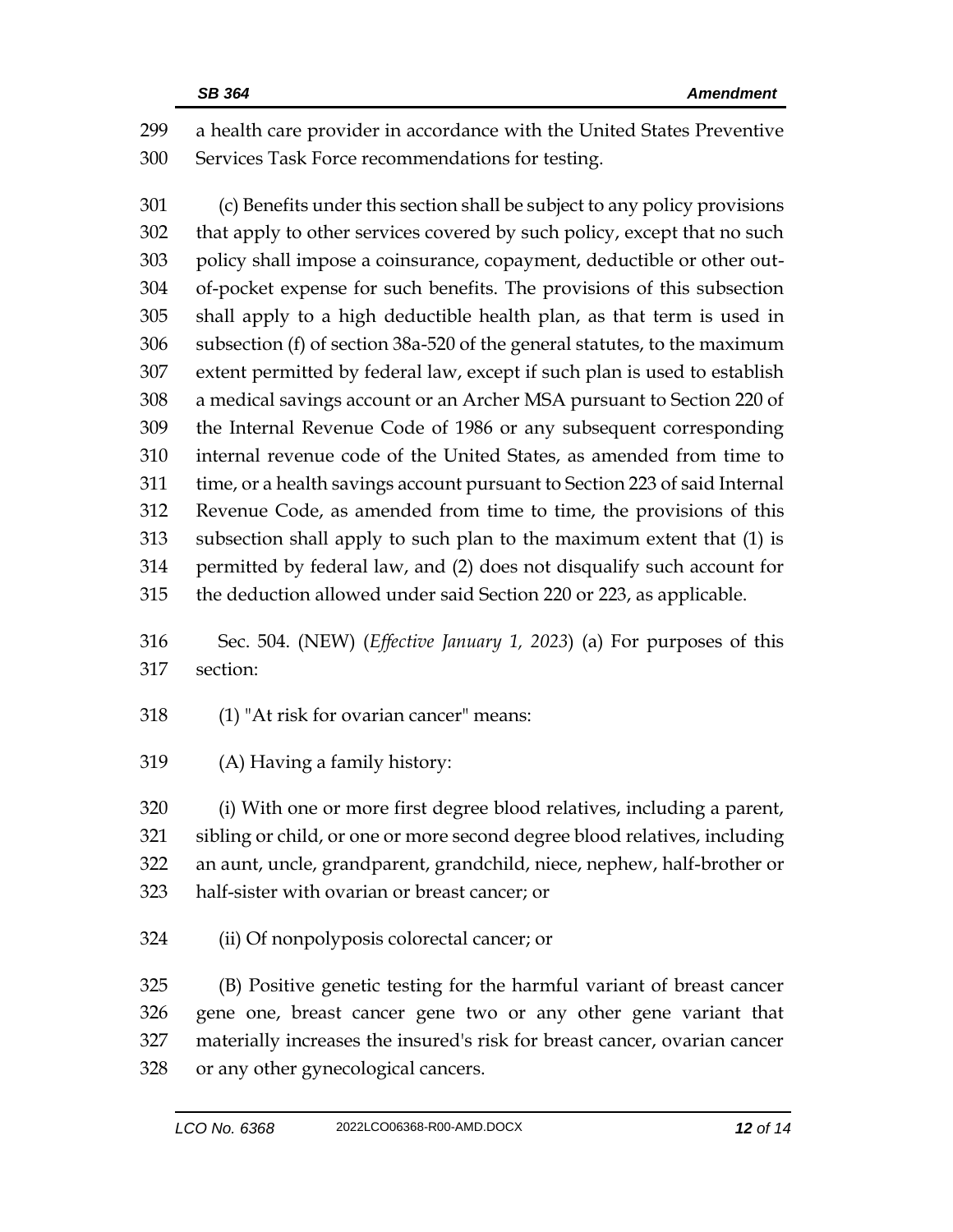| 329                             | (2) "Surveillance tests for ovarian cancer" means annual screening                                                                                                                                                                                                                                                  |  |
|---------------------------------|---------------------------------------------------------------------------------------------------------------------------------------------------------------------------------------------------------------------------------------------------------------------------------------------------------------------|--|
| 330                             | using:                                                                                                                                                                                                                                                                                                              |  |
| 331                             | (A) CA-125 serum tumor marker testing;                                                                                                                                                                                                                                                                              |  |
| 332                             | (B) Transvaginal ultrasound;                                                                                                                                                                                                                                                                                        |  |
| 333                             | (C) Pelvic examination; or                                                                                                                                                                                                                                                                                          |  |
| 334<br>335<br>336               | (D) Other ovarian cancer screening tests currently being evaluated by<br>the United States Food and Drug Administration or by the National<br>Cancer Institute.                                                                                                                                                     |  |
| 337<br>338<br>339<br>340        | (b) Each group health insurance policy providing coverage of the<br>type specified in subdivisions $(1)$ , $(2)$ , $(4)$ , $(11)$ and $(12)$ of section 38a-469<br>of the general statutes delivered, issued for delivery, renewed, amended<br>or continued in this state shall provide benefits for:               |  |
| 341<br>342                      | (1) Genetic testing for insureds having a family history of breast or<br>ovarian cancer;                                                                                                                                                                                                                            |  |
| 343<br>344<br>345<br>346<br>347 | (2) Routine screening procedures for ovarian cancer and the office or<br>facility visit for such screening, including surveillance tests for ovarian<br>cancer for insureds who are at risk for ovarian cancer, when ordered or<br>provided by a physician in accordance with the standard practice of<br>medicine; |  |
| 348<br>349                      | (3) CA-125 monitoring of ovarian cancer subsequent to treatment;<br>and                                                                                                                                                                                                                                             |  |
| 350                             | (4) Genetic testing of the breast cancer gene one, breast cancer gene                                                                                                                                                                                                                                               |  |
| 351                             | two, any other gene variant that materially increases the insured's risk                                                                                                                                                                                                                                            |  |
| 352                             | for breast and ovarian cancer or any other gynecological cancer to detect                                                                                                                                                                                                                                           |  |
| 353                             | an increased risk for breast and ovarian cancer when recommended by                                                                                                                                                                                                                                                 |  |
| 354                             | a health care provider in accordance with the United States Preventive                                                                                                                                                                                                                                              |  |
| 355                             | Services Task Force recommendations for testing.                                                                                                                                                                                                                                                                    |  |
| 356                             | (c) Benefits under this section shall be subject to any policy provisions                                                                                                                                                                                                                                           |  |